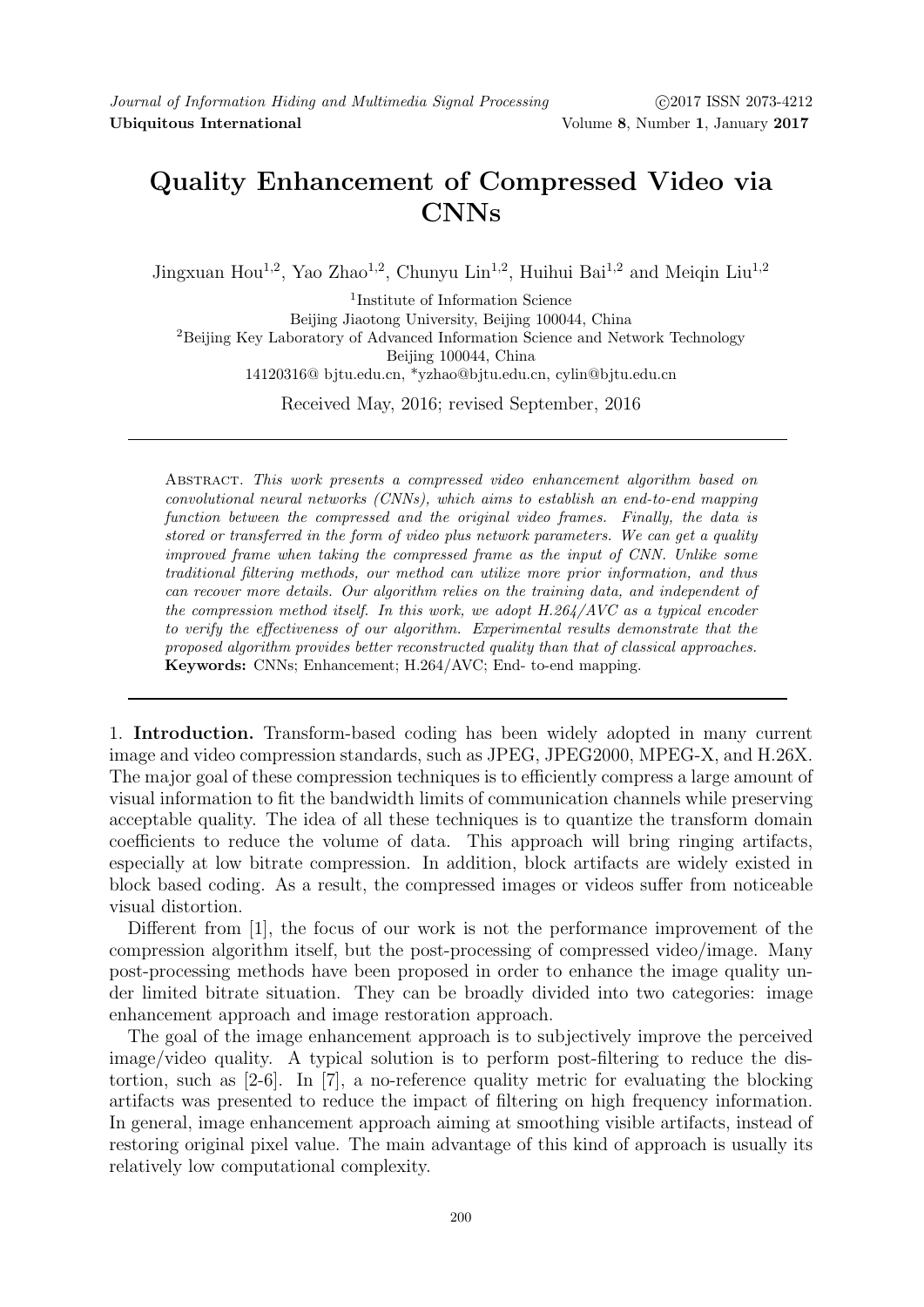The way of image restoration approach to solve the artifacts removal problem based on some prior knowledge and observed data at the decoder. Such methods include MAP (Maximum a posteriori)-based method [8], POCS (Projection onto convex sets)-based method [9] and SR (sparse representation)-based method [10], [11]. The method we proposed also belongs to this category. Generally speaking, the image restoration approach achieves better performance at the expense of higher computational complexity.

The rest of this paper is organized as follows. In Section 2, we present the proposed video post-processing framework. In Section 3 experimental results and comparison are demonstrated. Finally, Section 4 concludes this paper.

2. CNNs for compressed video enhancement. The purpose of our work is to establish an end-to-end mapping between the compressed frames and the original frames. It can be expressed as:

$$
Y = \mathcal{F}(y, \Theta) \tag{1}
$$

where  $\Theta = \{W_1, W_2..., W_n; B_1, B_2,..., B_n\}$  is the network parameters, n is the number of layers and y is the compressed sequence.

CNN is a type of feed-forward artificial neural network in which the connectivity pattern between its neurons is inspired by the organization of the animal visual cortex. CNNS have wide applications in image and video recognition [12] and natural language processing [13] etc. One major benefit of CNNs is that they are easier to train and have many fewer parameters than fully connected networks with the same number of hidden units. We choose it because the number of its parameters is few enough so that we can ignore the influence of data volumes grow caused by the network parameters to the bitrate.



Figure 1. Structure of the network in our work

2.1. Structure of the Network in our work. As shown in Figure.1, the network adopted in this paper is a two-layer CNN. The reasons why we choose the two-layer model will be explained in the section 3. Each layer is conceptually represented as an operator: patch extraction, representation operator and reconstruction operator. Then we will introduce them in detail.

The first layer can be considered as a feature extraction layer, it is equivalent to convolving the input image by a set of filters. Partial feature maps of the first layer are shown in Figure.2. Unlike some pre-defined operations, such as Laplacian operation, the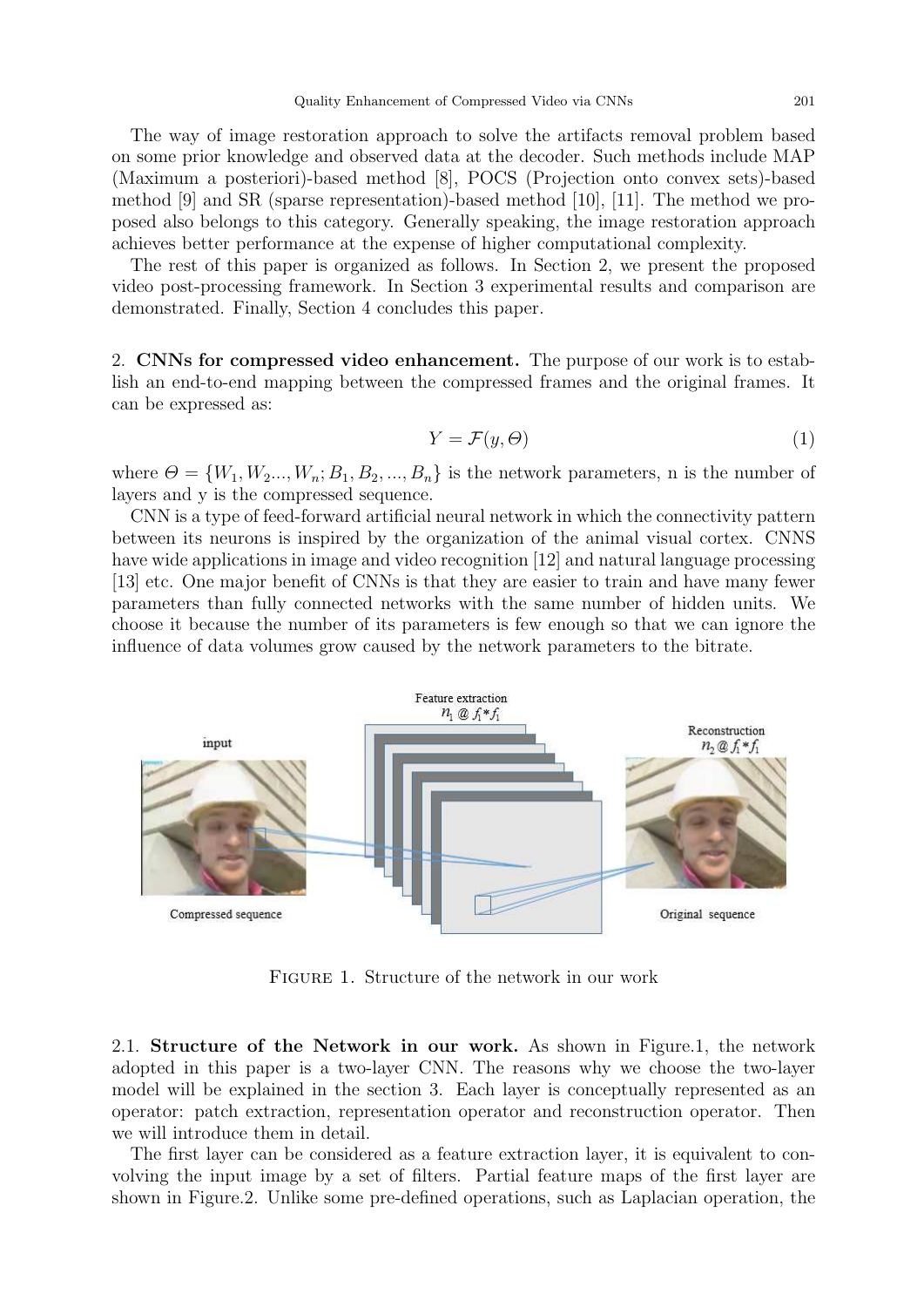operations here are defined by solving the optimization of the network. The relationship between the input and output of the first layer can be expressed as:

$$
F_1(y) = max(0, W_1 * y + B_1)
$$
\n(2)

where  $W_1$  and  $B_1$  represent the filters and biases respectively, the size of them are  $n_1 * f_1 * f_1$ ,  $n_1$  respectively. Here  $n_1$  is the number of filters,  $f_1$  is the size of every filter. The symbol '∗' denotes the convolution operation, and the activation function adopted here is ReLu (Rectified Linear Unit) due to these advantages to accelerate convergence. The output  $F_1(y)$  is composed of  $n_1$  feature maps.

In the second layer, we reconstruct the final output frame by convolving the feature maps in the first layer with another filter. It can be expressed as:

$$
F_1(y) = W_2 * F_1(y) + B_2 \tag{3}
$$

Similar to the first layer,  $W_2$  and  $B_2$  represent the filters and biases respectively. The size of them are  $n_1 * f_2 * f_2 * n_2$  and  $n_2$  respectively, and  $n_2 = 1$  if we only consider the luminance channel. So far, we have established the end-to-end mapping between the input frames and the final output,  $Y$  is the desired result.



FIGURE 2. Partial feature maps of the first layer



Figure 3. An illustration of SR-based methods in the view of a convolutional neural network

The two-layer network is similar to traditional transform-based image restoration methods, such as DCT transform, wavelet transform and the SR-based method. Take SR-based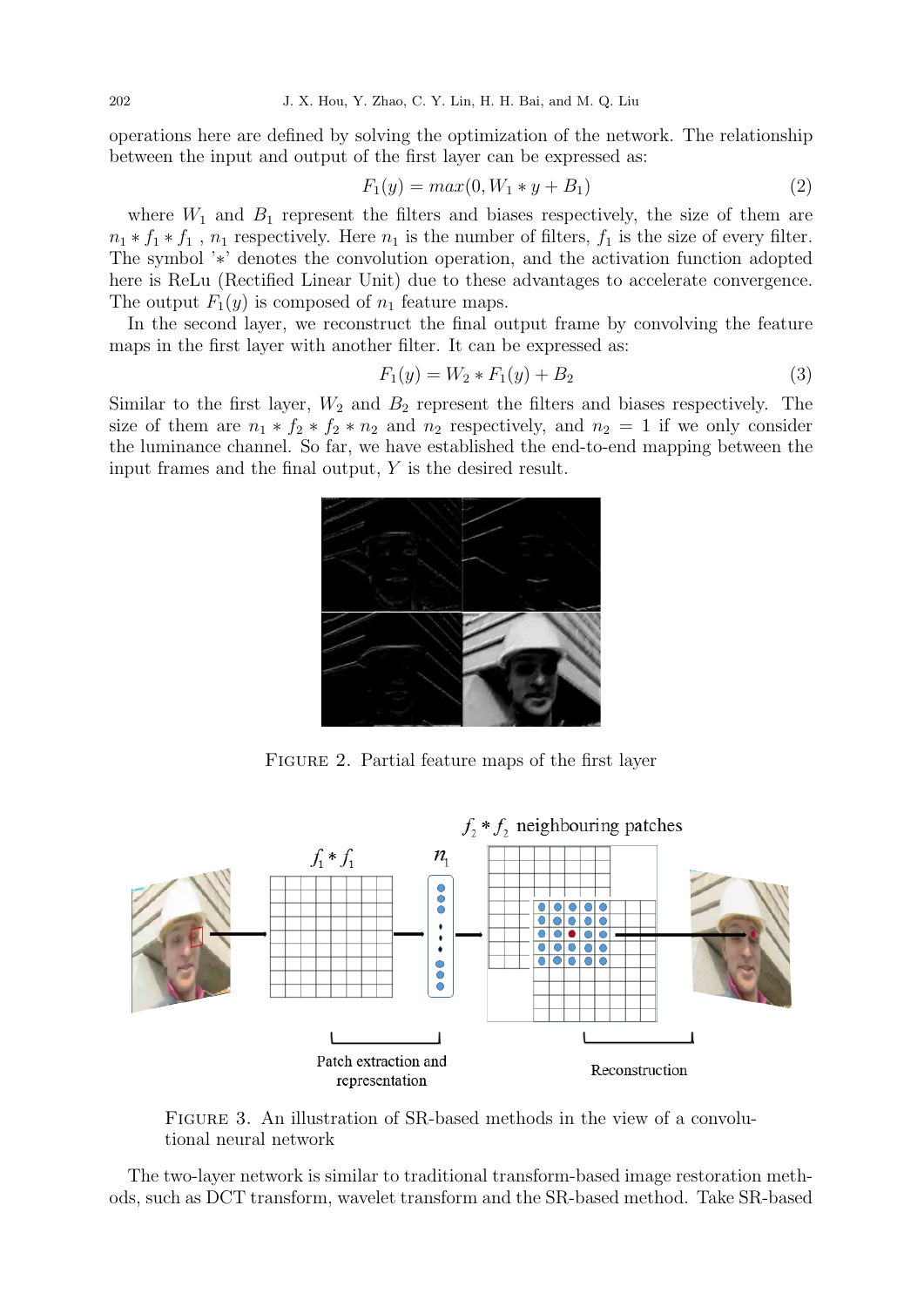method as an example, as shown in Figure.3, we can regard SR-based method as a kind of CNN. If the dictionary size is  $n_1$ , sparse coding is equivalent to applying linear filters  $(f_1 * f_1)$  on the input image. For a patch  $(f_1 * f_1)$ , its sparse coefficient  $(n_1)$  in SR-based method can be regarded as the results of the first layer in CNN. The atoms of the lowresolution dictionary are equivalent to the filters in the first layer. This is illustrated as the left part of Figure.3. The above  $n_1$  coefficients are then projected onto another (high-resolution) dictionary to produce a high-resolution patch. The overlapping highresolution patches are then averaged, which is equivalent to linear convolutions on the n1 feature maps, as illustrated in the right part of Figure.3. However, the SR solver is an iterative algorithm, not feed-forward. On the contrary, our method is fully feed-forward and can be computed efficiently.

2.2. **Network training.** The premise of network training is to generate training samples. The general approach of deep learning is to take a special image set as the training samples. But experiments suggest that the network trained with a given set does not have good generalization performance because given compression parameters have different effects on different sequences due to the special structure of artifacts. Therefore, we train a set of parameters for each pair of original and compressed videos in order to improve the performance. The data is stored or transferred in the form of video plus network parameters. However, training a network for each pair of sequences greatly increases the workload. So we adopt following methods to improve the training speed when sampling training set:

- a) Sampling one in three frames to accelerate the training because of the similarity between adjacent frames. Finally, train the network using all frames to enhance the performance when the network converges.
- b) Post-processing is just applied to the luminance channel because the human eye is not sensitive to the color channel.
- c) Randomly divide the video frames into patches.
- d) Exclude the smooth patches because we find that the network is hard to converge if the samples are smooth.

Finally, the training samples are composed of set  $\{Y_i, y_i\}$ . Here  $Y_i$  and  $y_i$  respectively represents the patch sampled from luminance channel of original and compressed frames. To avoid border effects during training, all the convolutional layers have no padding, so the size of output  $Y_i((f_y - f_1 - f_2 + 2)^2)$  is smaller than input  $y_i(f_y^2)$ .

The next step is network training, and it is achieved through minimizing the loss between the reconstructed frames  $\mathcal{F}(y_i, \Theta)$  and the corresponding ground truth original frames  $Y_i$ . The loss function we choose is MSE (Mean Squared Error), because using MSE as the loss function favours a high PSNR. It can be expressed as:

$$
\min_{\Theta} L(y, \Theta) = \frac{1}{n} \sum_{i=1}^{n} ||\mathcal{F}(y_i, \Theta) - Y_i|| \tag{4}
$$

where  $n$  is the number of training samples. The loss is minimized by stochastic gradient descent with the standard back-propagation. Detailed mathematical derivation can be referred from the literature [14].

We implement our model using the Caffe package. And we use the parameters that have been trained with the same sequence but compressed by different quality factor to initialize the network in order to accelerate training.

3. Experiments and comparison. In our experiments, the testing platform is the desktop computer with Intel Core i3-2120 CPU 3.30GHz and 4.00G RAM. We set  $f_1 = 9$ ,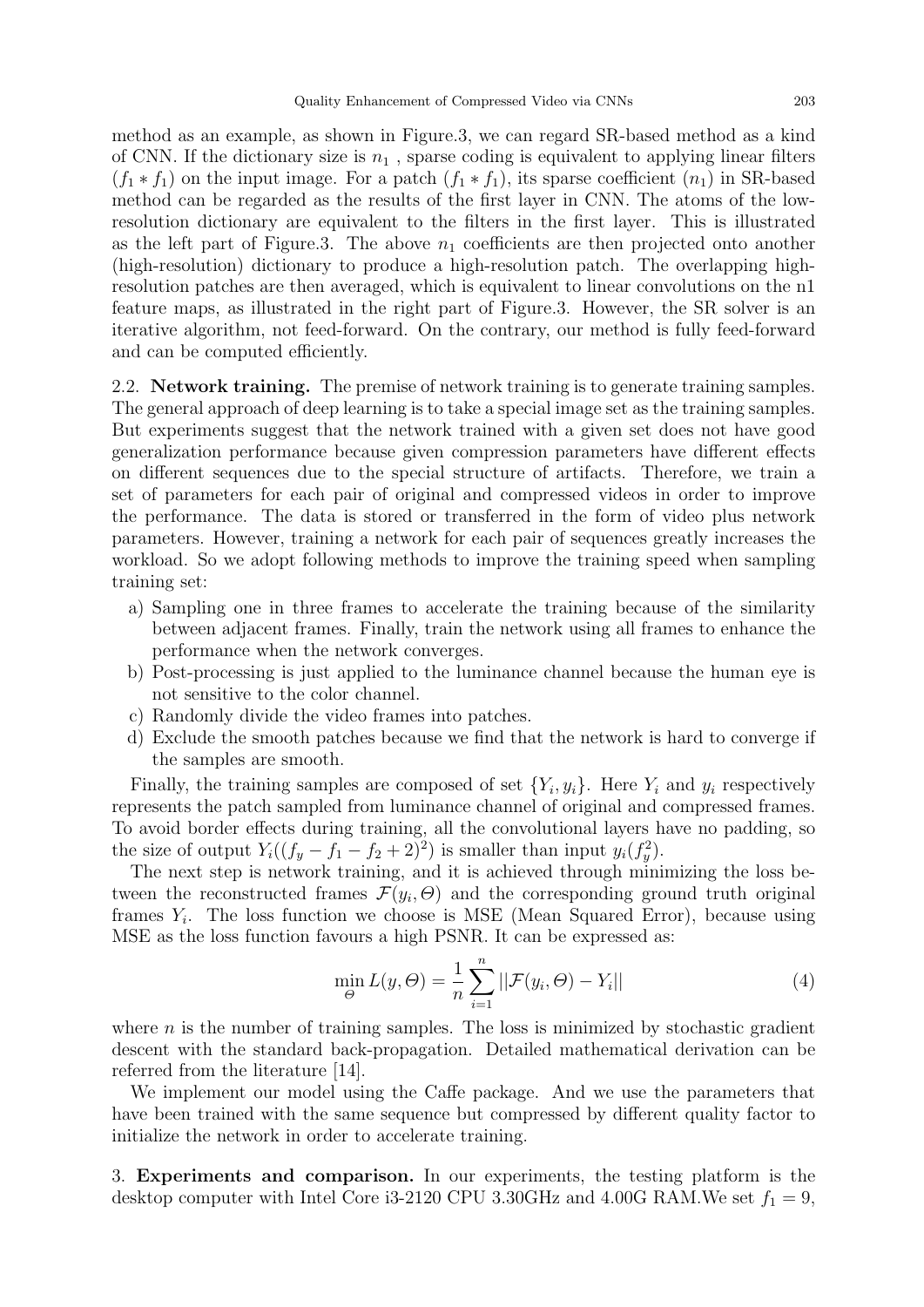|                 | <b>Size</b> | <b>Bitrate</b> | H <sub>264</sub> | Processed | PSNR Gain |
|-----------------|-------------|----------------|------------------|-----------|-----------|
| sequences       |             | (Kbit/s)       | (dB)             | (dB)      | (dB)      |
| Foreman         | $352*288$   | 106.51         | 32.27            | 33.66     | 1.06      |
| Mobile          | $352*288$   | 283.06         | 27.09            | 28.32     | 1.09      |
| Highway         | $352*288$   | 39.16          | 34.75            | 34.96     | 0.52      |
| Stefan          | $352*288$   | 224.18         | 29.04            | 29.94     | 0.84      |
| BasketballDrill | $832*480$   | 413.86         | 32.16            | 32.74     | 0.59      |
| SlideEditing    | 1280*720    | 1181.83        | 29.39            | 30.96     | 1.57      |
| Johnny          | 1280*720    | 198.55         | 35.83            | 36.20     | 0.37      |
| KristenAndSara  | 1280*720    | 254.38         | 35.35            | 36.07     | 0.72      |
| Average         |             |                | 31.86            | 32.59     | 0.84      |

Table 1. Performance for H.264/AVC compressed sequences (coded in Quality-based mode)

Table 2. Performance for H264/AVC compressed sequences (coded by different QP)

| sequences              | QР              | <b>Bitrate</b> | H <sub>264</sub> | Processed | <b>PSNR</b> Gain |
|------------------------|-----------------|----------------|------------------|-----------|------------------|
|                        |                 | (Kbit/s)       | dB)              | $\Delta$  | (dB)             |
| Foreman<br>$(352*288)$ | 36              | 168.35         | 34.44            | 35.51     | 0.92             |
|                        | $\overline{38}$ | 132.46         | 33.28            | 34.57     | 1.04             |
|                        | 40              | 106.51         | 32.27            | 33.66     | 1.06             |
| Stefan<br>$(352*288)$  | 40              | 224.18         | 29.03            | 29.94     | 0.84             |
|                        | 42              | 173.05         | 27.61            | 28.49     | 0.75             |
|                        | 45              | 116.38         | 25.65            | 26.38     | 0.57             |

 $f_2 = 5$ ,  $n_1 = 64$  and  $n_2 = 1$  because we only consider the luminance channel. The size of input  $(f_y^2)$  is set to 33\*33, so the size of label  $((f_y-f_1-f_2+2)^2)$  is 21\*21. The filter weights of each layer are initialized by drawing randomly from a Gaussian distribution with zero mean and standard deviation 0.001 (and 0 for biases). According to the denoising [15] and super-resolution [16] case, the learning rate is  $10^{-4}$  for the first layer, and  $10^{-5}$  for the second one. The number of encoded frames of every sequence is 300. GOP size is set to 16 with one I-frame, followed by 15 P-frames, and all the sequences are coded by 30 fps.

The peak signal-to-noise ratio (PSNR) is used to measure the objective quality in all cases. We tested some compressed sequences (include various resolution, such as 352\*288, 832\*480, 1280\*720) that coded in Quality-based mode, the objective and visual quality results are shown in Table.1 and Figure.4 respectively. As can be seen in Figure.4, we can find that our method can effectively remove the ringing artifacts. We also present the experimental results of two sequences that encoded by different quantization parameters in Table.2. Two video post-processing methods [5], [7] as well as the built-in H.264/AVC in-loop filter [17] were used for the comparison, and here GOP size is set to 20 with one I-frame, followed by 19 P-frames in order to keep in line with the comparison methods. The test sequences for comparison are Foreman and Stefan with the CIF format and coded in Bitrate-based mode. Experimental results show that our proposed algorithm has great improvement compared with other methods as shown in Table 3. Moreover, we can find that the performance of our method in Quality-based mode is better than that of the Bitrate-based mode.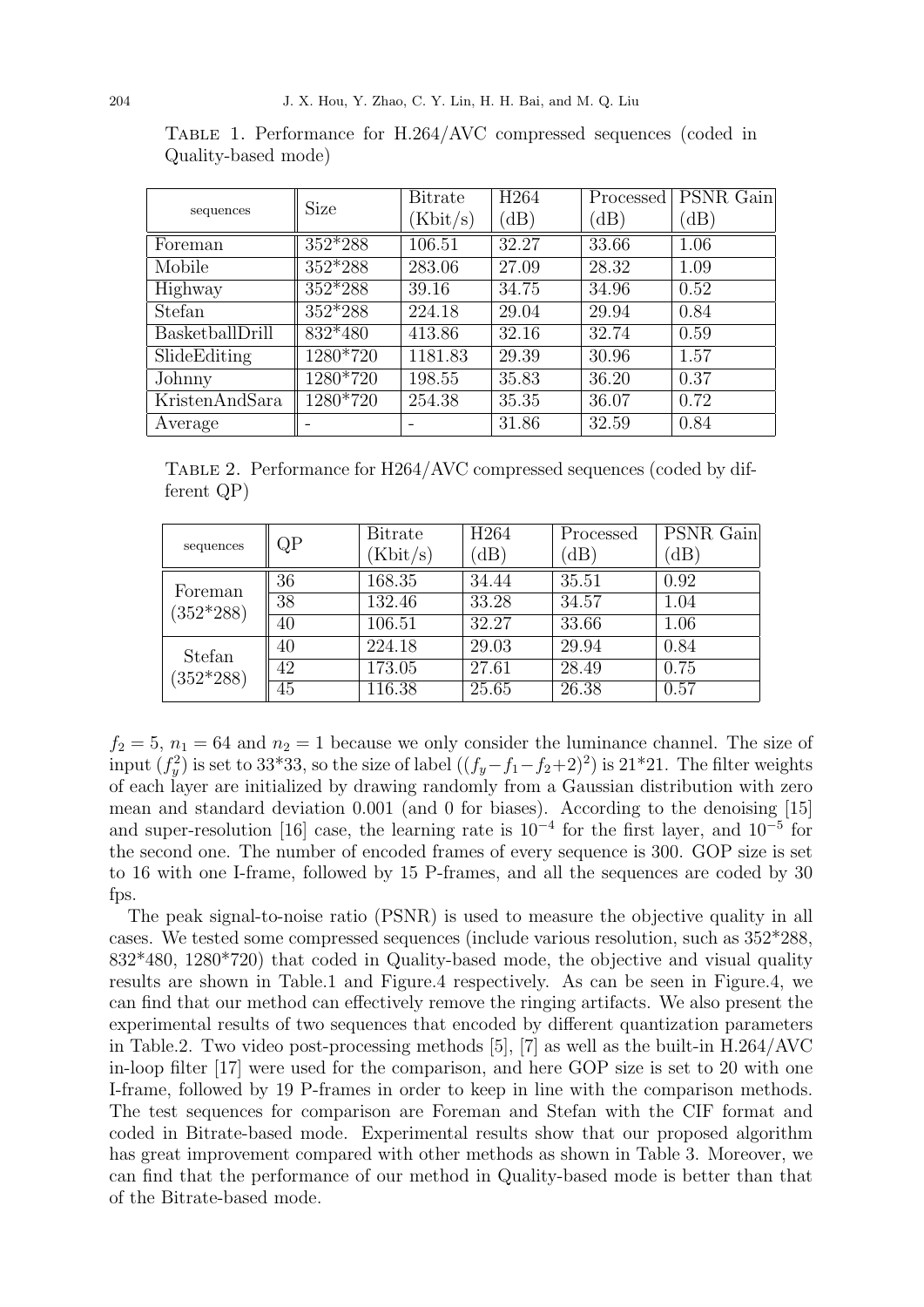

FIGURE 4. Visual comparison of the proposed method. From top to bottom: (a) Original; (b) Compressed (QP=40); (c) Processed frame using our method

Table 3. Comparison (PSNR gain) of proposed method for H264/AVC compressed sequences (coded in bitrate-based mode)

| Methods                            | Foreman     |                       | Stefan  |                                |
|------------------------------------|-------------|-----------------------|---------|--------------------------------|
|                                    | $64$ Kbit/s | 96 Kbit/s   96 Kbit/s |         | 128 $\overline{\text{Kbit/s}}$ |
| Tais $[5]$ 8 <sup>*</sup> 8 filter | 0.11        | 0.05                  | $-0.06$ | $-0.14$                        |
| Tais $[5]$ 4 <sup>*</sup> 4 filter | 0.08        | $-0.02$               | $-0.19$ | $-0.34$                        |
| Loop filter $[17]$                 | 0.29        | 0.40                  | 0.06    | 0.06                           |
| Yehs filter [7]                    | 0.14        | 0.13                  | 0.04    | 0.03                           |
| Proposed method                    | 0.69        | 0.68                  | 0.32    | 0.41                           |

It should be noted that our method is also better than some other methods. But we cannot accurately compare the results because of the codes is unavailable. Such as SRbased method [11], in the case of similar image quality, the PSNR gain of their method for above two sequences are about 0.7dB and 0.4 dB respectively, but the results of our method is about 1.0 dB and 0.7 dB respectively.

In addition, we compare the processing time and performance of two-layer and threelayer model with other parameters is kept consistent in Table.4 and Figure.5 respectively. The three-layer model is generated by adding one hidden layer between the first and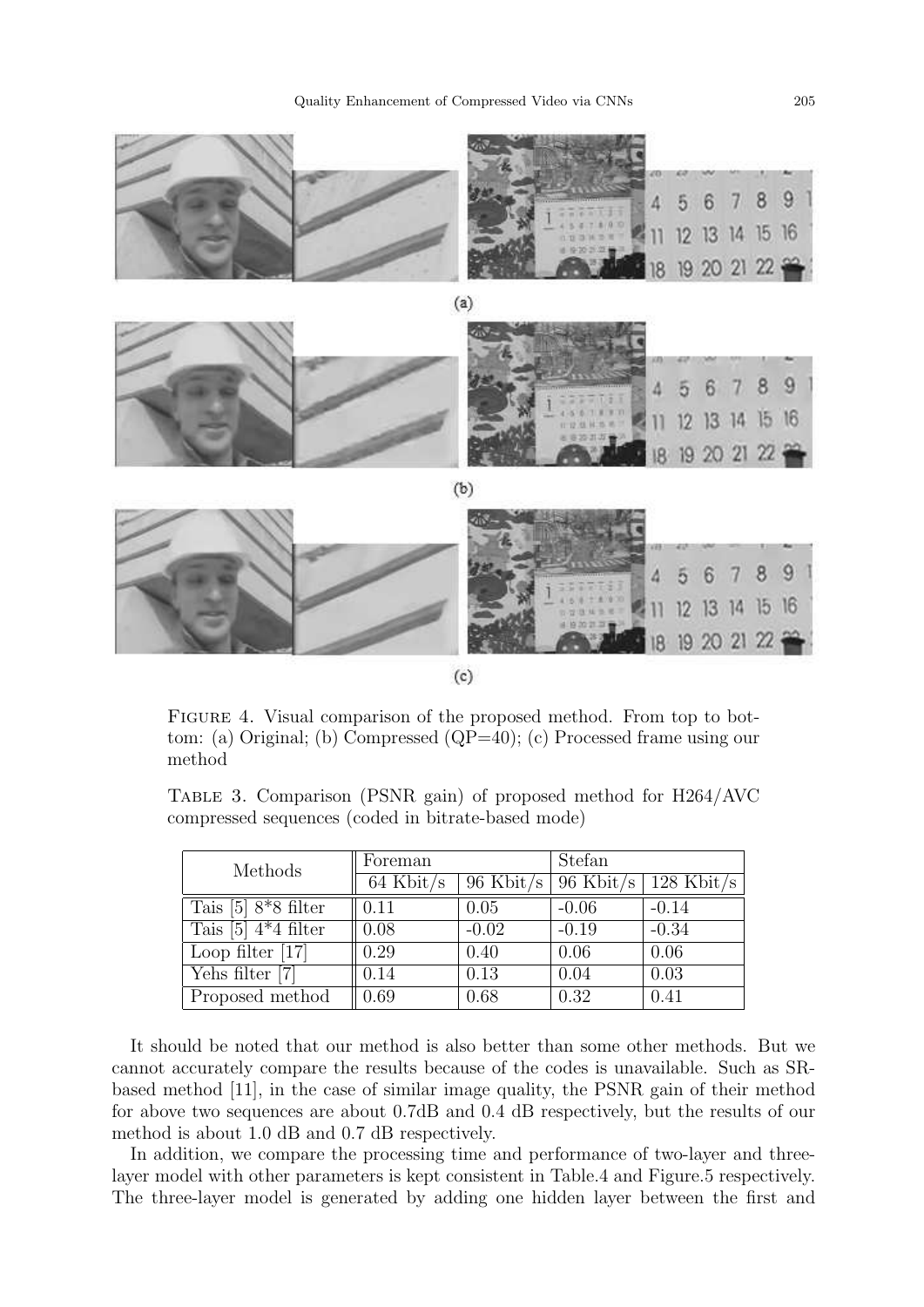second layer of the two-layer model. The filter number and size of the added layer are set to 32 and 1\*1 respectively. It is suggests that a reasonably more filters, layers and larger filter size could lead to better results, but the speed will decrease at same time. As the representative, we adopt two-layer networks considering that video processing has high requirement of real time in most cases.



FIGURE 5. Comparisons (PSNR gain) between the two-layer and threelayer models

Table 4. Time comparision between the two-layer and three-layer models

| Sequences       | Size     | Time(s)     |           |  |
|-----------------|----------|-------------|-----------|--|
|                 |          | Three-layer | Two-layer |  |
| Foreman         | 352*288  | 3.74        | 0.37      |  |
| BasketballDrill | 832*480  | 17.75       | 1.35      |  |
| Jonny           | 1280*720 | 40.40       | 2.96      |  |

4. Conclusions. We have presented a novel deep learning approach for compressed video post-processing. The proposed approach learns an end-to-end mapping between the compressed frames and the original frames. We compare the processing time and performance of two- and three-layer model, and adopt two-layer model because of its substantial time savings. We show the relationship between our method and traditional transform-based method or sparse representation method. Experiments demonstrate that our method has achieved superior performance than some classical methods. We conjecture that additional performance can be further gained by exploring more filters and different training strategies. In addition, due to the limitation of time, the results of some sequences are just temporary and we will improve the results by further iterations.

Acknowledgment. This work was supported in part by Natianal Key R&D Program of China (No. 2016YFB0800404), National Natural Science Foundation of China (No. 61402034, 61210006, 61501379), by Beijing Natural Science Foundation (4154082) and the Fundamental Research Funds for the Central Universities under Grant (2015JBM032).